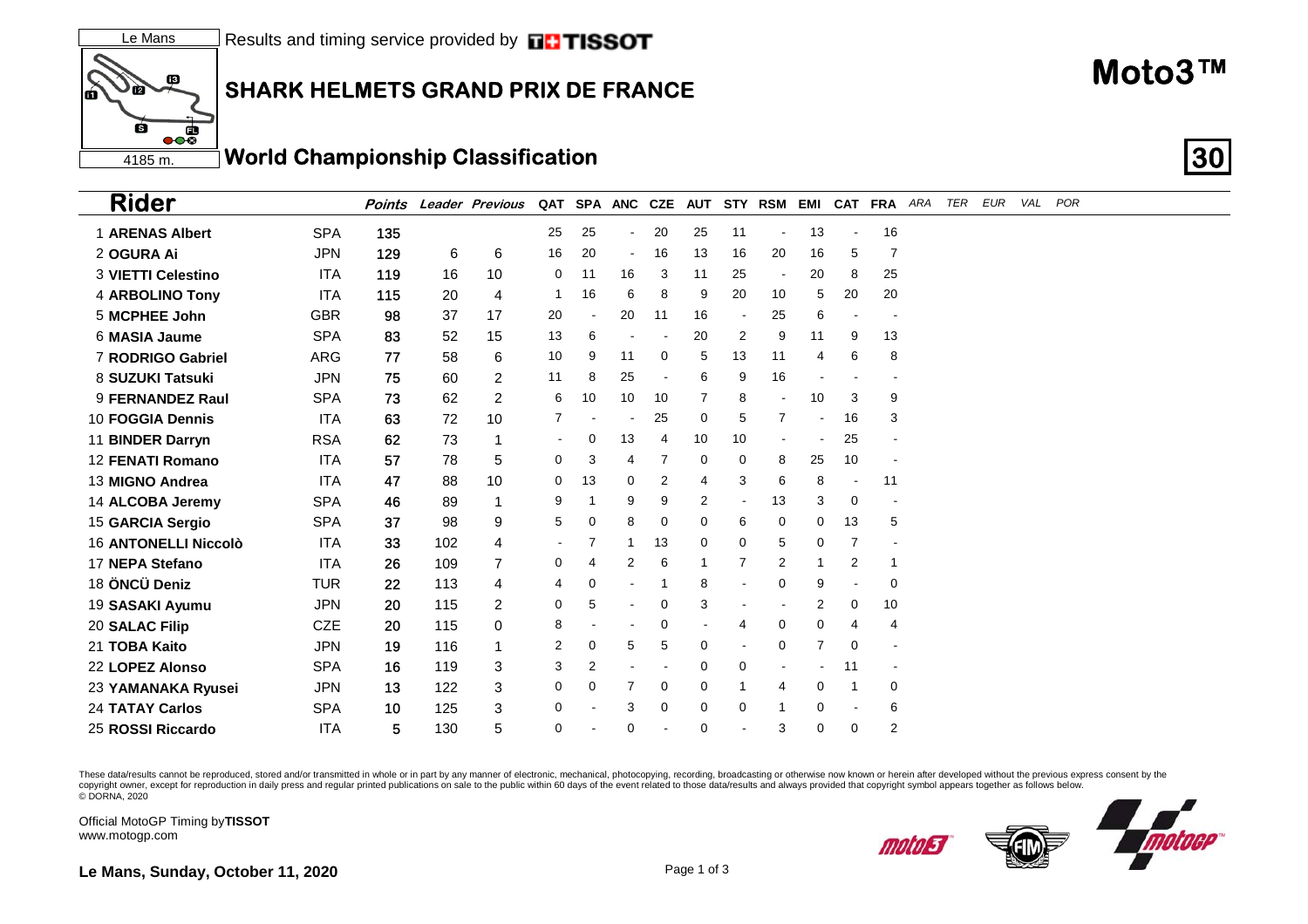## **SHARK HELMETS GRAND PRIX DE FRANCE**

 $\overline{\mathbf{e}}$ **World Championship Classification 30** 4185 m.

|    | <b>Rider</b>                    | Points |     | Leader Previous        |     |                          |                          | QAT SPA ANC CZE | AUT        |    | <b>STY RSM</b> | EMI |          | <b>CAT FRA</b>           | ARA | TER | EUR | VAL POR |
|----|---------------------------------|--------|-----|------------------------|-----|--------------------------|--------------------------|-----------------|------------|----|----------------|-----|----------|--------------------------|-----|-----|-----|---------|
|    | 26 BALTUS Barry<br><b>BEL</b>   | 0      | 135 | 5                      |     | 0                        | $\Omega$                 | $\Omega$        |            |    | 0              | 0   | $\Omega$ | 0                        |     |     |     |         |
|    | <b>JPN</b><br>27 KUNII Yuki     | 0      | 135 | 0                      | 0   | $\overline{\phantom{a}}$ | 0                        |                 | $\Omega$   | 0  | 0              | 0   | 0        | 0                        |     |     |     |         |
|    | SWI<br>28 DUPASQUIER Jason      | 0      | 135 | 0                      | 0   | 0                        | 0                        | 0               | 0          | 0  | 0              | 0   | 0        | 0                        |     |     |     |         |
|    | AUT<br>29 KOFLER Maximilian     | 0      | 135 | 0                      | 0   | 0                        | $\Omega$                 |                 |            | 0  | 0              | 0   | 0        | 0                        |     |     |     |         |
|    | <b>ITA</b><br>30 PIZZOLI Davide | 0      | 135 | 0                      | 0   | 0                        |                          | 0               | 0          | 0  | 0              | 0   |          |                          |     |     |     |         |
|    | MAL<br>31 PAWI Khairul Idham    | 0      | 135 | 0                      | 0   | 0                        | 0                        | 0               |            |    | 0              | 0   | 0        | 0                        |     |     |     |         |
|    | <b>GER</b><br>32 GEIGER Dirk    | 0      | 135 | 0                      | 0   |                          |                          |                 |            |    |                |     |          |                          |     |     |     |         |
|    |                                 |        |     |                        |     |                          |                          |                 |            |    |                |     |          |                          |     |     |     |         |
|    | <b>Constructor</b>              | Points |     | <b>Leader Previous</b> | QAT | SPA ANC CZE              |                          |                 | <b>AUT</b> |    | <b>STY RSM</b> | EMI |          | CAT FRA ARA              |     | TER | EUR | VAL POR |
| -1 | <b>KTM</b>                      | 212    |     |                        | 25  | 25                       | 16                       | 20              | 25         | 25 | 6              | 20  | 25       | 25                       |     |     |     |         |
|    | 2 HONDA                         | 211    |     |                        | 20  | 20                       | 25                       | 25              | 20         | 20 | 25             | 16  | 20       | 20                       |     |     |     |         |
|    | 3 HUSQVARNA                     | 61     | 151 | 150                    | 3   | 3                        | 4                        |                 |            |    | 8              | 25  | 11       | $\overline{\phantom{a}}$ |     |     |     |         |
|    |                                 |        |     |                        |     |                          |                          |                 |            |    |                |     |          |                          |     |     |     |         |
|    |                                 |        |     |                        |     |                          |                          |                 |            |    |                |     |          |                          |     |     |     |         |
|    | Team                            | Points |     | <b>Leader Previous</b> |     | QAT SPA ANC CZE          |                          |                 | <b>AUT</b> |    | <b>STY RSM</b> | EMI |          | CAT FRA                  | ARA | TER | EUR | VAL POR |
|    | <b>SKY RACING TEAM VR46</b>     | 166    |     |                        |     | 24                       | 16                       | 5               | 15         | 28 | 6              | 28  | 8        | 36                       |     |     |     |         |
|    | 2 GAVIOTA ASPAR TEAM MOTO3      | 161    | 5   | 5                      | 25  | 29                       | 2                        | 26              | 26         | 18 | 2              | 14  | 2        | 17                       |     |     |     |         |
|    | <b>3 LEOPARD RACING</b>         | 146    | 20  | 15                     | 20  | 6                        |                          | 25              | 20         | 7  | 16             | 11  | 25       | 16                       |     |     |     |         |
|    | <b>4 RIVACOLD SNIPERS TEAM</b>  | 135    | 31  | 11                     | 9   | 16                       | 6                        | 8               | 9          | 24 | 10             | 5   | 24       | 24                       |     |     |     |         |
|    | 5 HONDA TEAM ASIA               | 129    | 37  | 6                      | 16  | 20                       | $\overline{\phantom{a}}$ | 16              | 13         | 16 | 20             | 16  | 5        | 7                        |     |     |     |         |
|    | 6 KÖMMERLING GRESINI MOTO3      | 123    | 43  | 6                      | 19  | 10                       | 20                       | 9               |            | 13 | 24             |     | 6        | 8                        |     |     |     |         |

These data/results cannot be reproduced, stored and/or transmitted in whole or in part by any manner of electronic, mechanical, photocopying, recording, broadcasting or otherwise now known or herein after developed without copyright owner, except for reproduction in daily press and regular printed publications on sale to the public within 60 days of the event related to those data/results and always provided that copyright symbol appears tog © DORNA, 2020

108 58 15 11 15 26 13 6 9 21 - 7 -

92 74 6 8 10 15 15 7 8 - 17 3 9

98 68 10 20 - 20 11 16 - 25 6 - -

Official MotoGP Timing by **TISSOT**www.motogp.com

7 **SIC58 SQUADRA CORSE**

9 **RED BULL KTM AJO**

**Rider**

**te** 

Ġ

Ó

13

8 **PETRONAS SPRINTA RACING**



motoj 3

**Le Mans, Sunday, October 11, 2020** Page 2 of 3

**Moto3™**